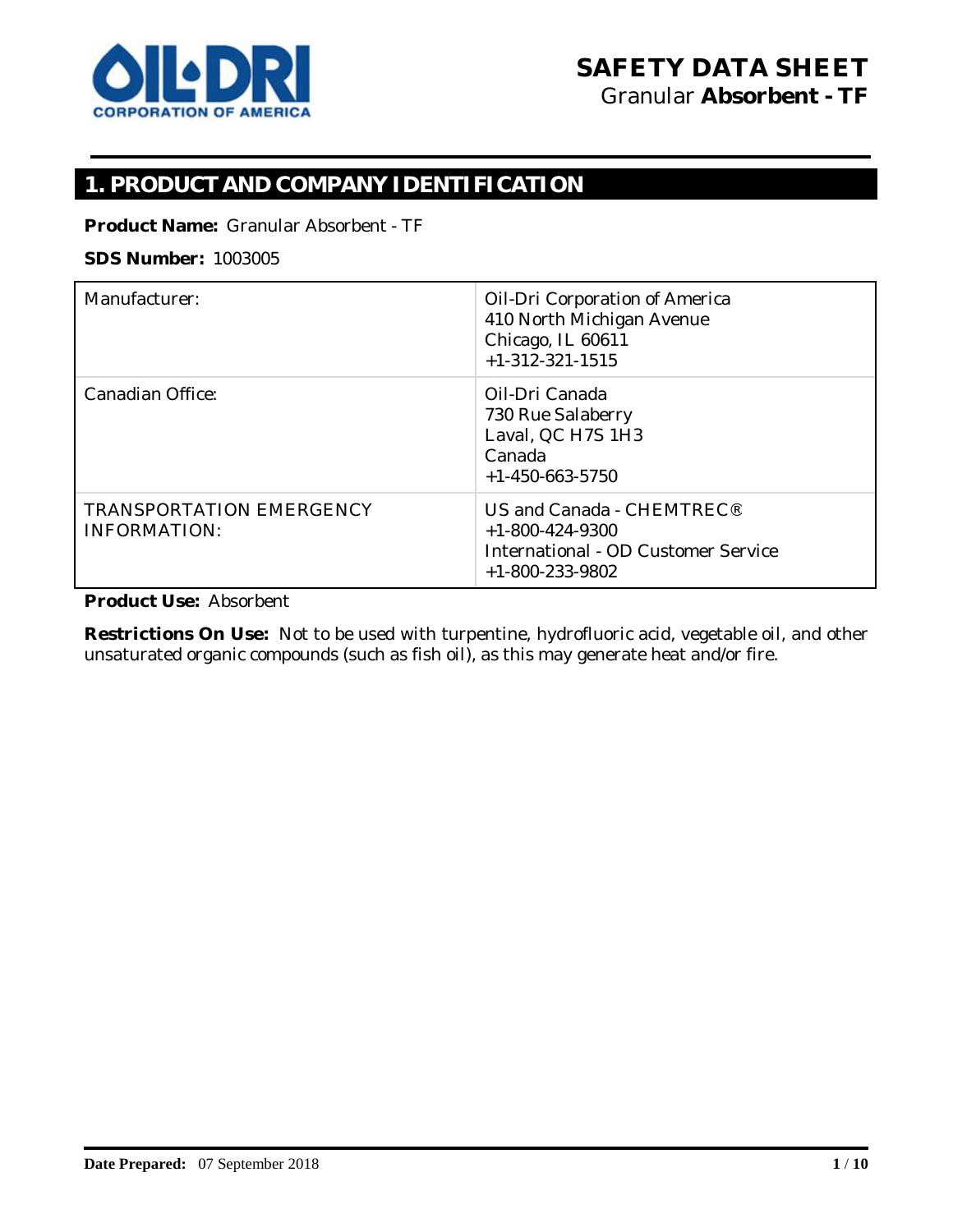

# **2. HAZARDS IDENTIFICATION**

**GHS Classification: Health:**  Carcinogen Category 1A Specific Target Organ Toxicity - Repeat Exposure Category 1 **Environmental:**  Not Hazardous **Physical:**  Not Hazardous **GHS Labeling: Pictogram:**



#### DANGER!

H350 - May cause cancer by inhalation.

H372 - Causes damage to lungs through prolonged or repeated exposure by inhalation.

**Prevention:** P202 - Do not handle until all safety precautions have been read and understood.

P260 - Do not breathe dust.

- P264 Wash thoroughly after handling
- P280 Wear protective gloves and clothing.

P270 - Do not eat, drink or smoke when using this product.

**Response:** P308 + P313 IF exposed or concerned: Get medical advice/attention.

**Storage:** Store in a dry area.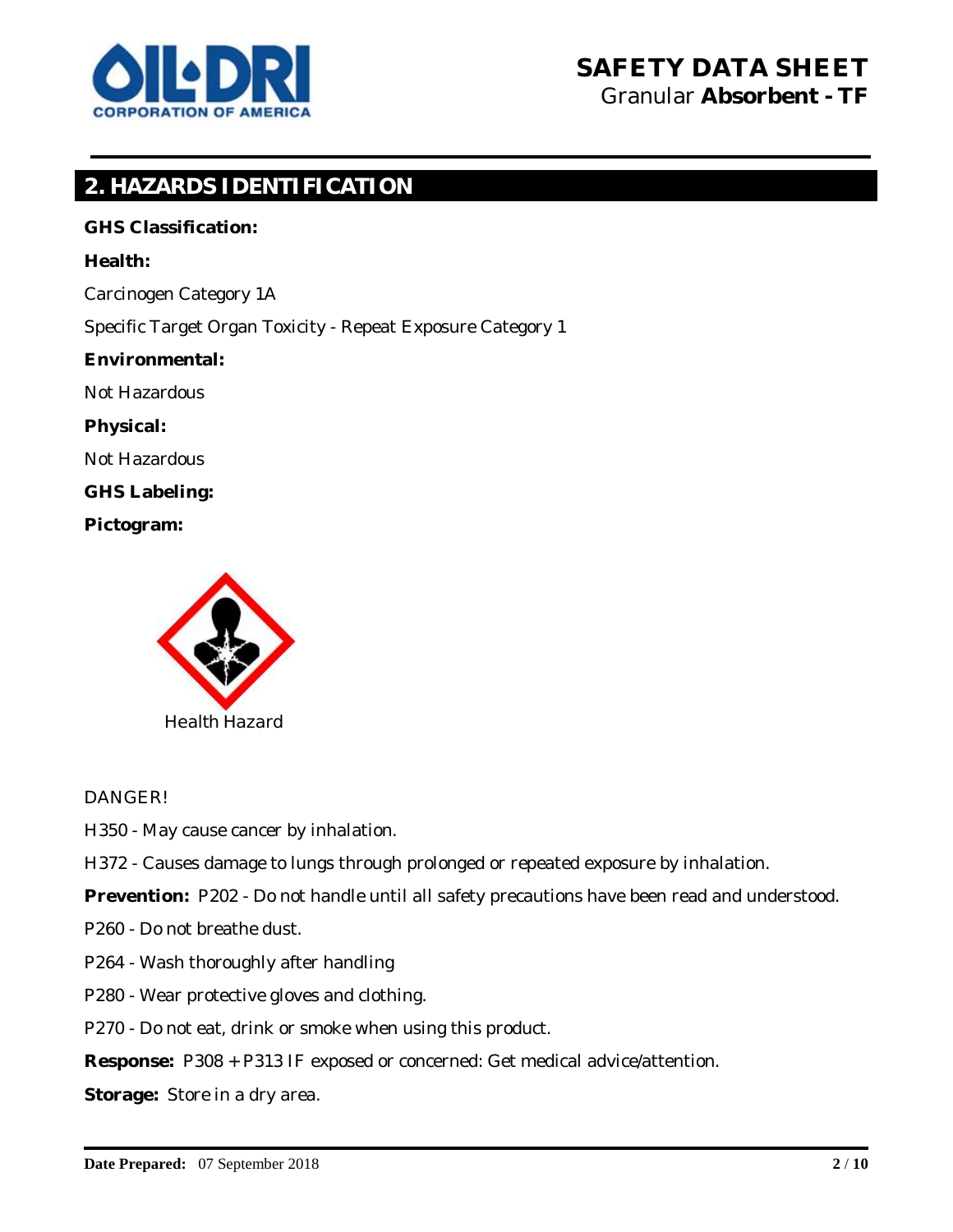

**Disposal:** P501 Dispose of contents/container in accordance with all local and national regulations.

## **3. COMPOSITION/INFORMATION ON INGREDIENTS**

| <b>Chemical Name</b>                                             | CAS-No./ EINECS-No | ℅         |
|------------------------------------------------------------------|--------------------|-----------|
| <b>Silica Hydrated (Amorphous</b><br><b>Opaline Silica</b> )     | 7631-86-9          | 90-100%   |
| Quartz (crystalline silica)<br>(Respirable $\langle 1\% \rangle$ | 14808-60-7         | $0 - 10%$ |
| <b>FIDCT AID MEACHDEC</b><br>$\overline{a}$                      |                    |           |

## **4. FIRST AID MEASURES**

**Inhalation:** Move to fresh air. If irritation or other symptoms occurs, get medical attention.

**Skin contact:** No first aid should be needed.

**Eye contact:** Immediately flush eyes with cool running water, lifting upper and lower lids. If irritation persists or for foreign body in the eye, get medical attention.

**Ingestion:** If used material is ingested, get medical attention due to possibility of chemical contamination. If large amount of unused material is swallowed, get immediate medical attention.

**Most Important symptoms and effects, both acute and delayed:** Eye contact may cause mechanical irritation and possible eye injury. May cause mechanical skin and respiratory irritation. This product contains <1% respirable crystalline silica. May cause cancer if respirable dust is inhaled over prolonged periods. This product contains crystalline silica. Inhalation of respirable crystalline silica may cause lung disease, silicosis with symptoms of shortness of breath and cough.

**Indication of any immediate medical attention and special treatment needed:** No immediate medical attention is required.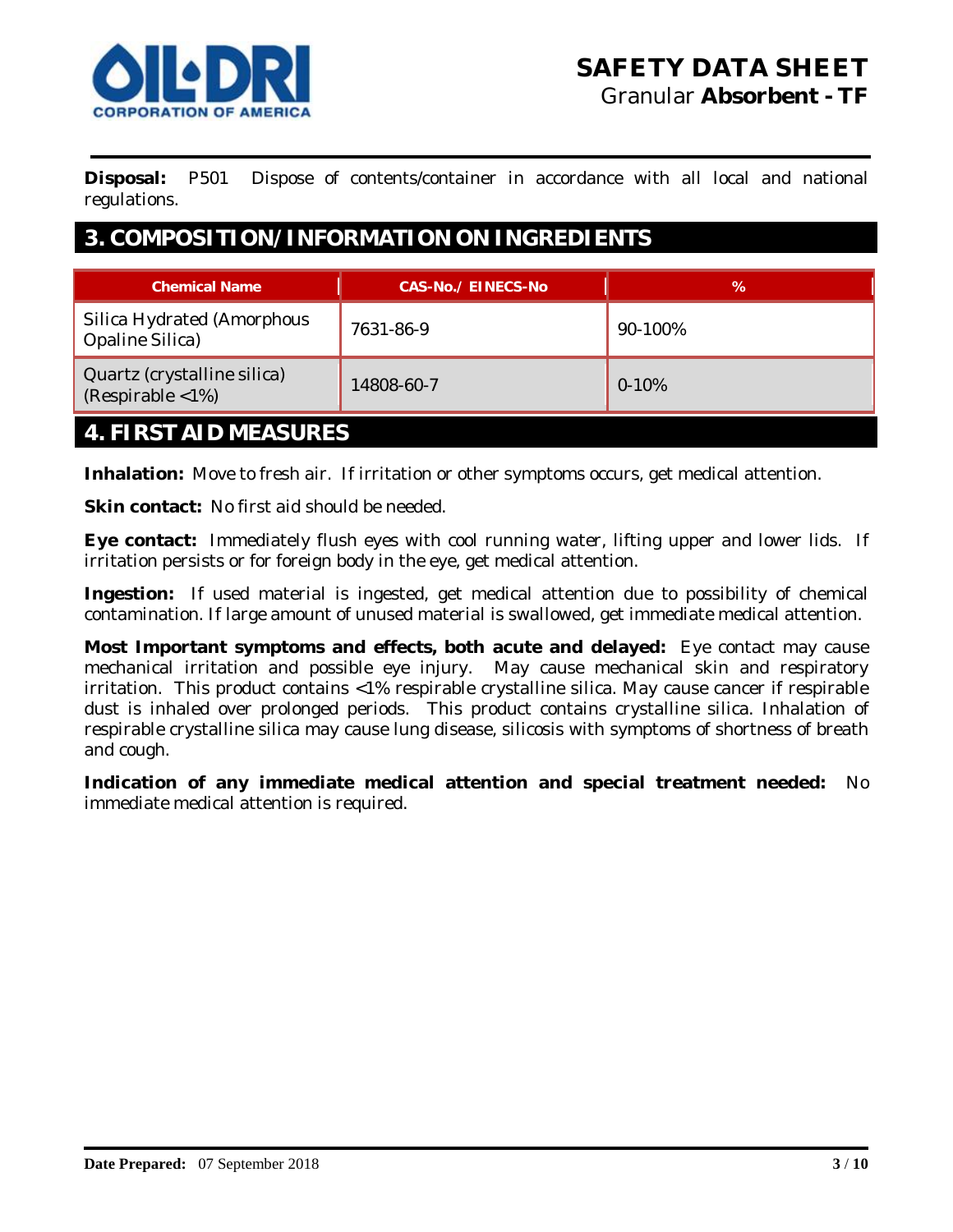

## **5. FIREFIGHTING MEASURES**

**Suitable Extinguishing Media:** Use media that is appropriate for surrounding fire; unused product is not combustible.

**Specific Hazards Arising from the Chemical:** No specific hazards are known.

**Special Protective Equipment and Precautions for Fire-fighters:** Firefighters should always wear self-contained breathing apparatus and full protective clothing for fires involving chemicals or in confined spaces.

### **6. ACCIDENTAL RELEASE MEASURES**

**Personal Precautions, Protective Equipment, and Emergency Procedures:** No special equipment is generally required for spill clean-up. For dusty conditions, an approved respirator may be needed. Refer to Section 8 for additional information.

**Environmental Hazards:** Report releases as required by local and federal regulations.

**Methods and Materials for Containment and Cleaning Up:** Sweep up and collect unused material for re-use or disposal. For dusty conditions, an approved respirator may be needed. Refer to Section 8 for additional information.

## **7. HANDLING AND STORAGE**

**Precautions for Safe Handling:** Avoid breathing dust. Avoid contact with eyes, skin, and clothing. Wash thoroughly with soap and water after use. If clothing becomes dusty, launder before re-use. Use only with adequate ventilation. Minimize the generation and accumulation of dust. Follow good housekeeping practices to keep surfaces, including areas overhead such as piping, drop ceilings, ductwork, etc. free from settled dust. Dry powders can build static electricity charges when subjected to friction of transfer and in mixing operations.

**Conditions for Safe Storage, including any Incompatibilities:** Store in a dry area. Keep away from turpentine, hydrofluoric acid, vegetable oil, and other unsaturated organic compounds (such as fish oil), as this may generate heat and/or fire.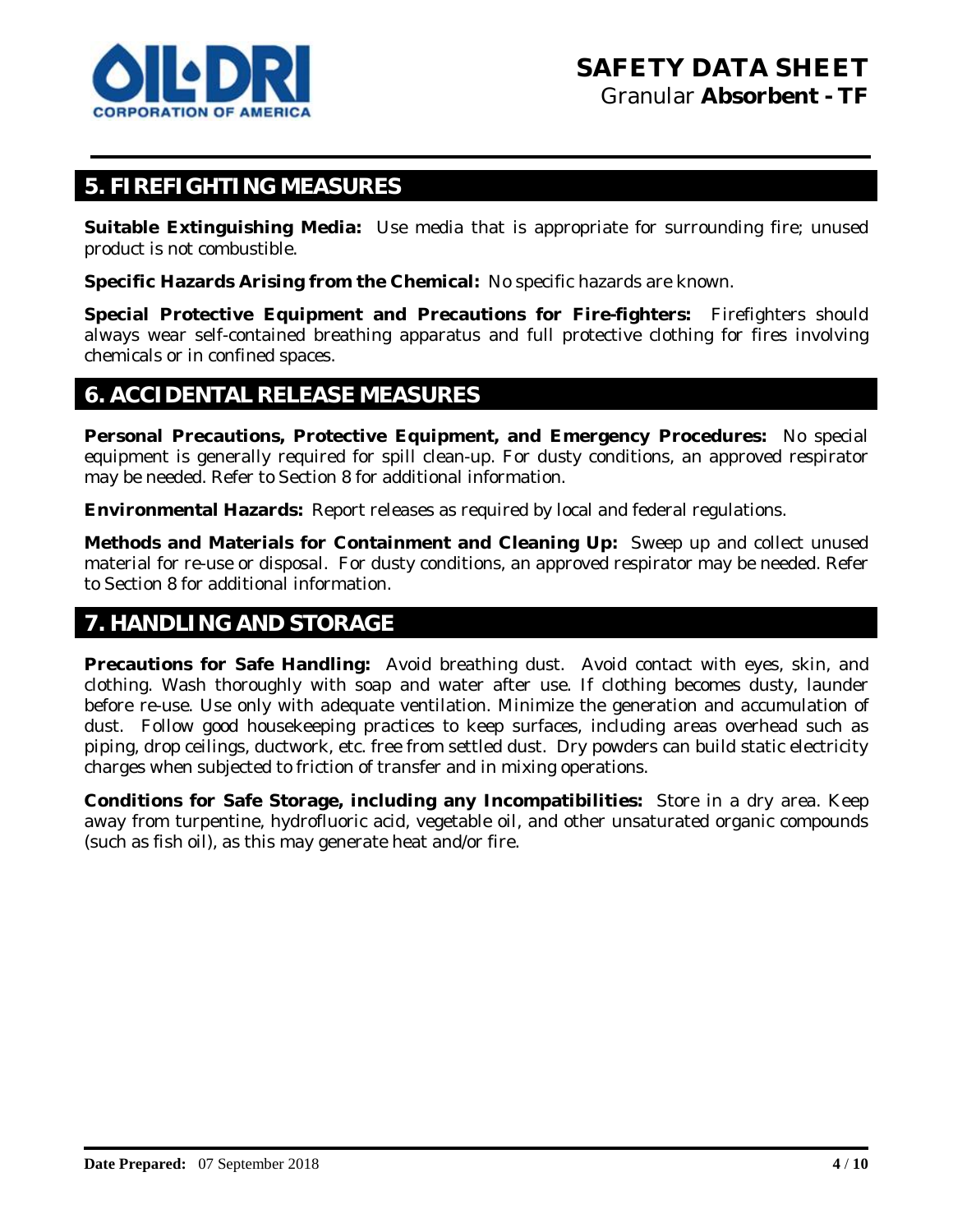

# **8. EXPOSURE CONTROLS / PERSONAL PROTECTION**

#### **Exposure limit(s)**

| <b>Chemical Name</b>                                          | Exposure limit(s)                                                                                                                                                                                                 |
|---------------------------------------------------------------|-------------------------------------------------------------------------------------------------------------------------------------------------------------------------------------------------------------------|
| Silica Hydrated (Amorphous Opaline Silica)                    | 80 mg/m3 / % SiO2 TWA OSHA PEL                                                                                                                                                                                    |
| Quartz (crystalline silica) (Respirable $\langle 1\% \rangle$ | 30 mg/m <sup>3</sup> / %Si02+2 (total dust) TWA OSHA<br><b>PEL</b><br>10 mg/m <sup>3</sup> / %Si02+2 (respirable dust) TWA<br><b>OHA PEL</b><br>0.025 mg/m <sup>3</sup> (respirable dust) TWA ACGIH<br><b>TLV</b> |

**Appropriate Engineering Controls:** General ventilation is adequate for normal use. If handling produces airborne dust, local exhaust ventilation may be needed.

#### **Individual Protection Measures, such as Personal Protective Equipment:**

**Eye Protection:** Safety goggles if needed to prevent eye contact.

**Skin Protection:** No special skin protection needed for normal use.

**Respiratory Protection:** No respiratory protection required for normal use. For operations where the dust concentration may be excessive, a dust respirator may be used. Follow OSHA regulations in the selection and use of respiratory protection.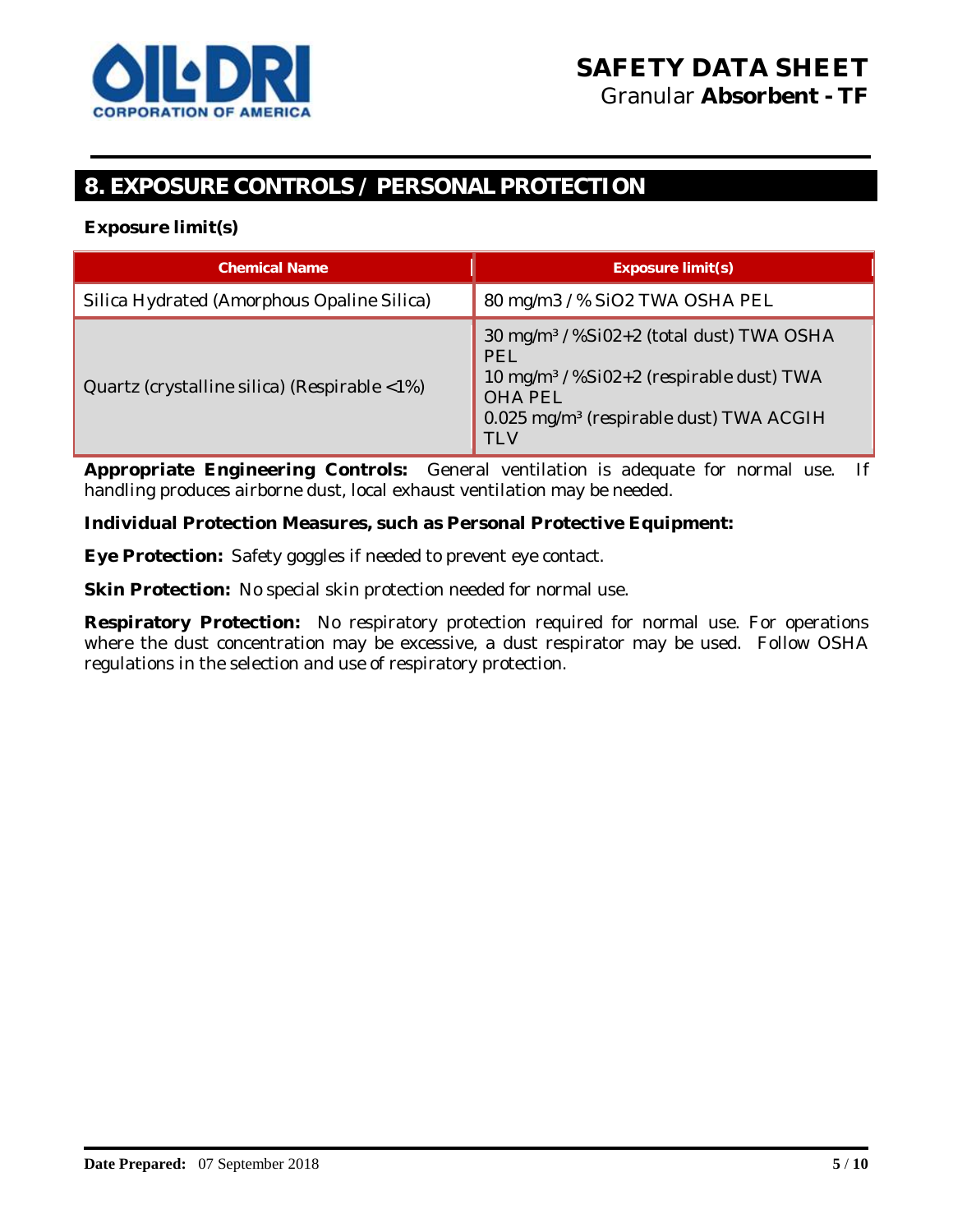

# **9. PHYSICAL AND CHEMICAL PROPERTIES**

| Property                                      | Value                                                        |  |
|-----------------------------------------------|--------------------------------------------------------------|--|
| Appearance:                                   | <b>Gray to Tan Granular Solid</b>                            |  |
| <b>Odor Threshold:</b>                        | Not applicable.                                              |  |
| Boiling point/range                           | Not applicable.                                              |  |
| Melting point/range                           | Not available                                                |  |
| <b>Relative density</b>                       | 2.2                                                          |  |
| Vapor pressure                                | Not applicable.                                              |  |
| Vapor density (air=1)                         | Not applicable.                                              |  |
| Solubility                                    | Insoluble                                                    |  |
| pH                                            | Not applicable.                                              |  |
| Partition coefficient (n-octanol/water):      | Not available                                                |  |
| <b>Evaporation Rate (Butyl acetate=1)</b>     | Not applicable.                                              |  |
| Viscosity:                                    | Not applicable.                                              |  |
| Volatile Organic Carbon Compounds (VOC) (g/L) | Not available                                                |  |
| <b>Flashpoint:</b>                            | Not applicable.                                              |  |
| Flammable Limits in Air % by Volume:          | LEL (Lower): Not applicable.<br>UEL (Upper): Not applicable. |  |
| <b>Autoignition temperature:</b>              | Not available                                                |  |
| <b>Decomposition temperature:</b>             | Not available                                                |  |
| Flammability (solid, gas):                    | Not flammable                                                |  |

# **10. STABILITY AND REACTIVITY**

**Reactivity:** Not normally reactive.

**Chemical Stability:** Stable

**Possibility of Hazardous Reactions:** Spontaneous combustion can occur when this product is used to absorb high concentrations of chemicals having a high heat of absorption such as olefins, hydrochloric acid, etc.

**Conditions to Avoid:** No conditions to avoid have been established.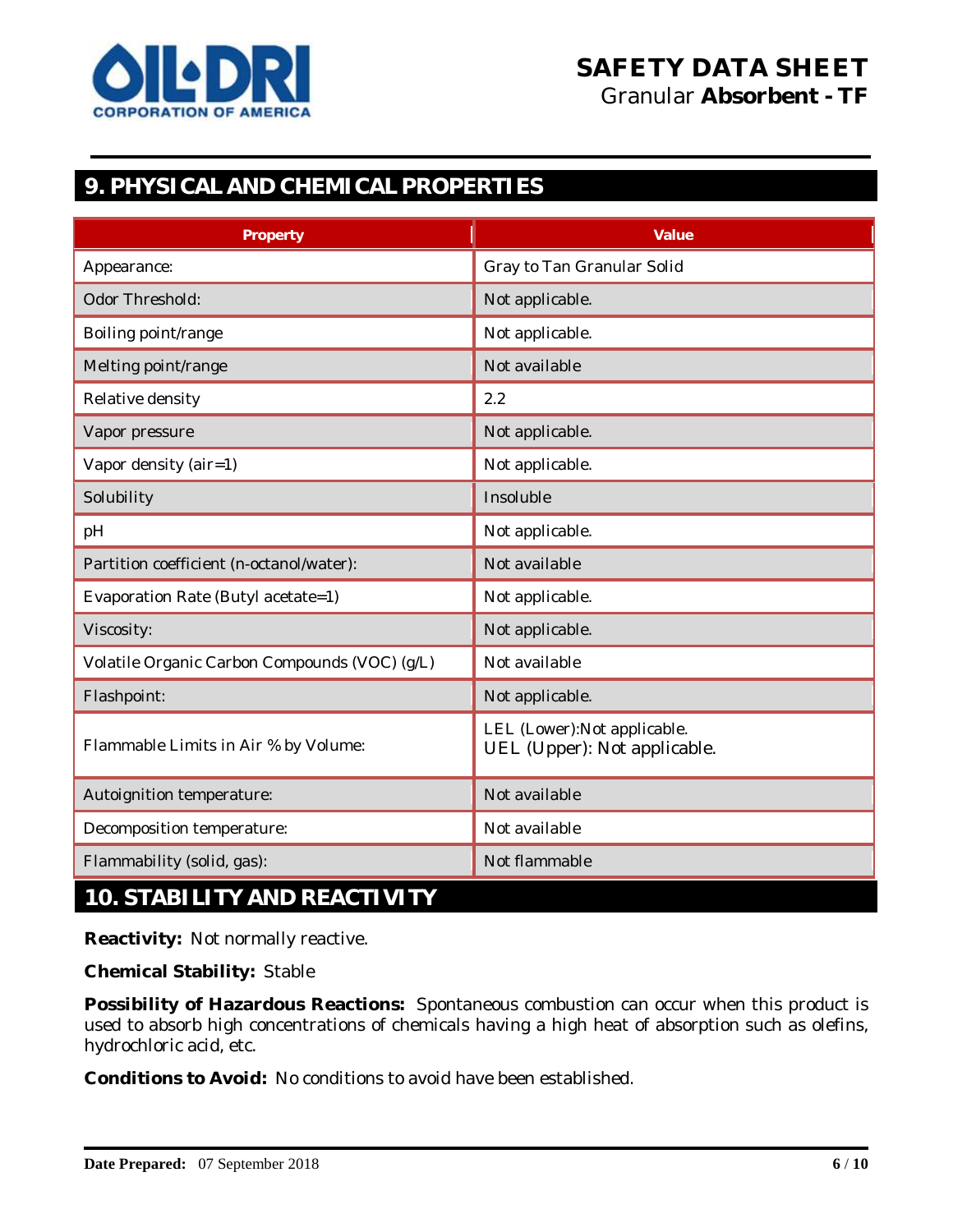

**Incompatible Materials:** Turpentine, hydrofluoric acid, vegetable oil, fish oil, unsaturated organic compounds.

**Hazardous Decomposition Products:** No hazardous decomposition products.

# **11. TOXICOLOGICAL INFORMATION**

**Potential Health Effects:**

**Acute Hazards:**

**Inhalation:** Inhalation of dust may cause irritation to the eyes, nose, throat and respiratory tract.

**Skin contact:** No know skin contact effects.

**Eye contact:** Contact may cause mechanical, abrasive irritation with possible injury.

**Ingestion:** No known ingestion hazard.

**Chronic Effects:** Inhalation of excessive concentrations of any dust, including this material, may lead to lung injury. This product contains crystalline silica, in the form of quartz. Excessive inhalation of respirable crystalline silica may cause silicosis, a progressive, disabling and sometimes fatal disease of the lung. Symptoms may include cough, shortness of breath, wheezing and reduced pulmonary function.

**Carcinogenicity Listing:** The International Agency for Research on Cancer (IARC), in Monograph 100C has concluded that crystalline silica inhaled in the form of quartz is carcinogenic to humans (Group 1). Carcinogenicity may be dependent on inherent characteristics of the crystalline silica or on external factors affecting its biological activity or distribution of its polymorphs. The National Toxicology Program (NTP) classifies crystalline silica as a known carcinogen. Applications and exposure data indicate that exposure to respirable quartz in this product with normal use is well below the OSHA Permissible Exposure Limit (PEL) and ACGIH Threshold Limit Value (TLV). The manufacturer is not aware of any scientific or medical data available indicating that exposure to respirable crystalline silica from this product under conditions of normal use will cause silicosis or cancer. Adverse effects would not be expected from normal use of this product.

**Acute Toxicity Values:** 

Silica: LD50 oral rat 22,500 mg/kg, LC50 carp >10,000mg/L/72 hr.

### **12. ECOLOGICAL INFORMATION**

**Ecotoxicity:** No data available for the product. No adverse effects on the environment are expected.

**Persistence and Degradability:** Amorphous opaline silica and silica are non-degradable.

**Bioaccumulative Potential:** Not bioaccumulative.

**Mobility in Soil:** No data available for the product.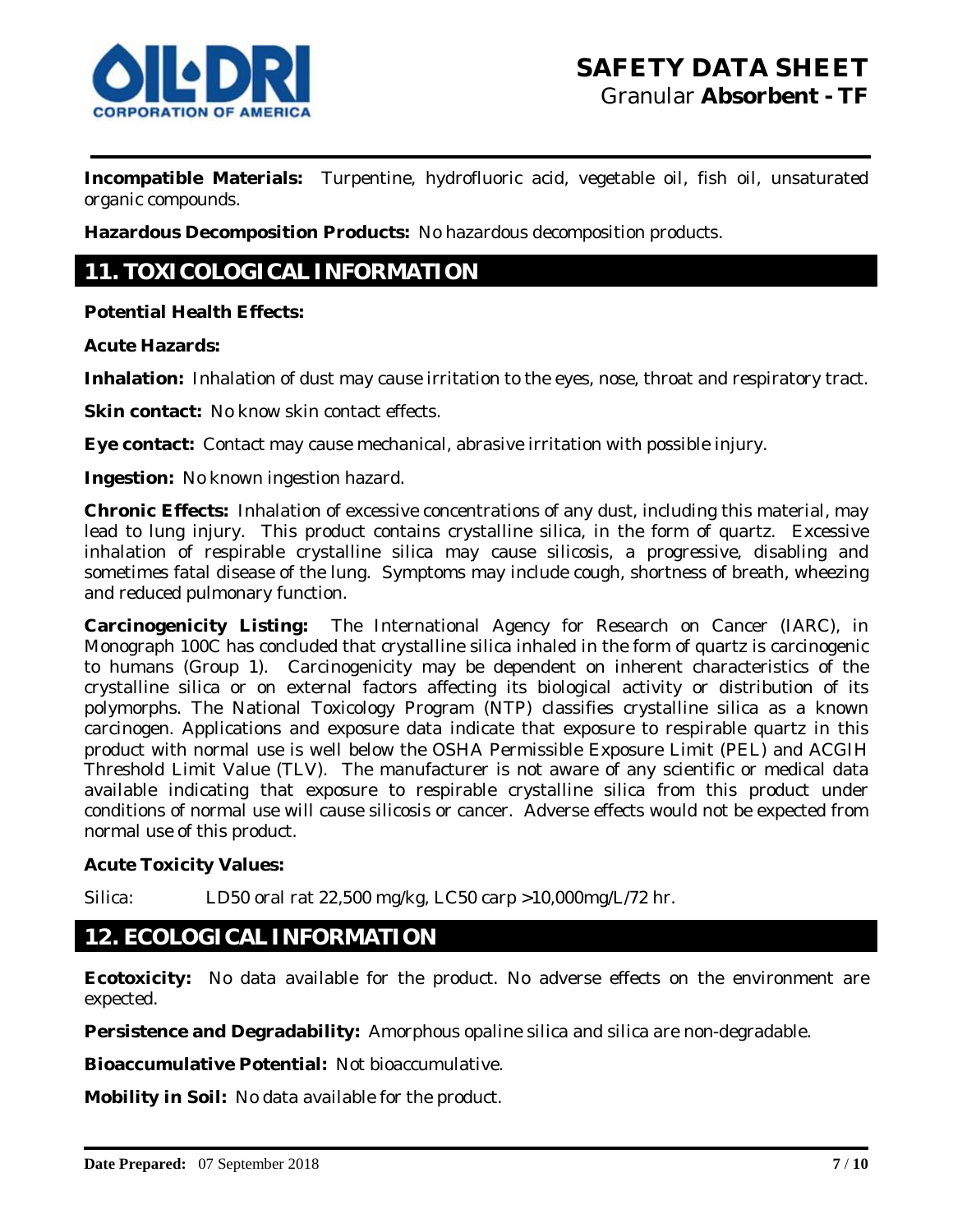

**Other Adverse Effects:** No other adverse effects are known.

## **13. DISPOSAL CONSIDERATIONS**

Dispose in accordance with local, state and federal environmental Regulations. Unused material is suitable for disposal in sanitary landfill. Used material may be subject to regulation, depending on the nature of the material absorbed. Check with appropriate regulatory authority for used material containing hazardous waste.

### **14. TRANSPORT INFORMATION**

**US DOT Shipping Description:** Not regulated

**IATA Shipping Description (Air):** Not regulated

**Proper Shipping Name:** Not regulated

**UN Number:** Not applicable.

**Packing Group:** Not applicable.

**Labels Required:** No labels are required.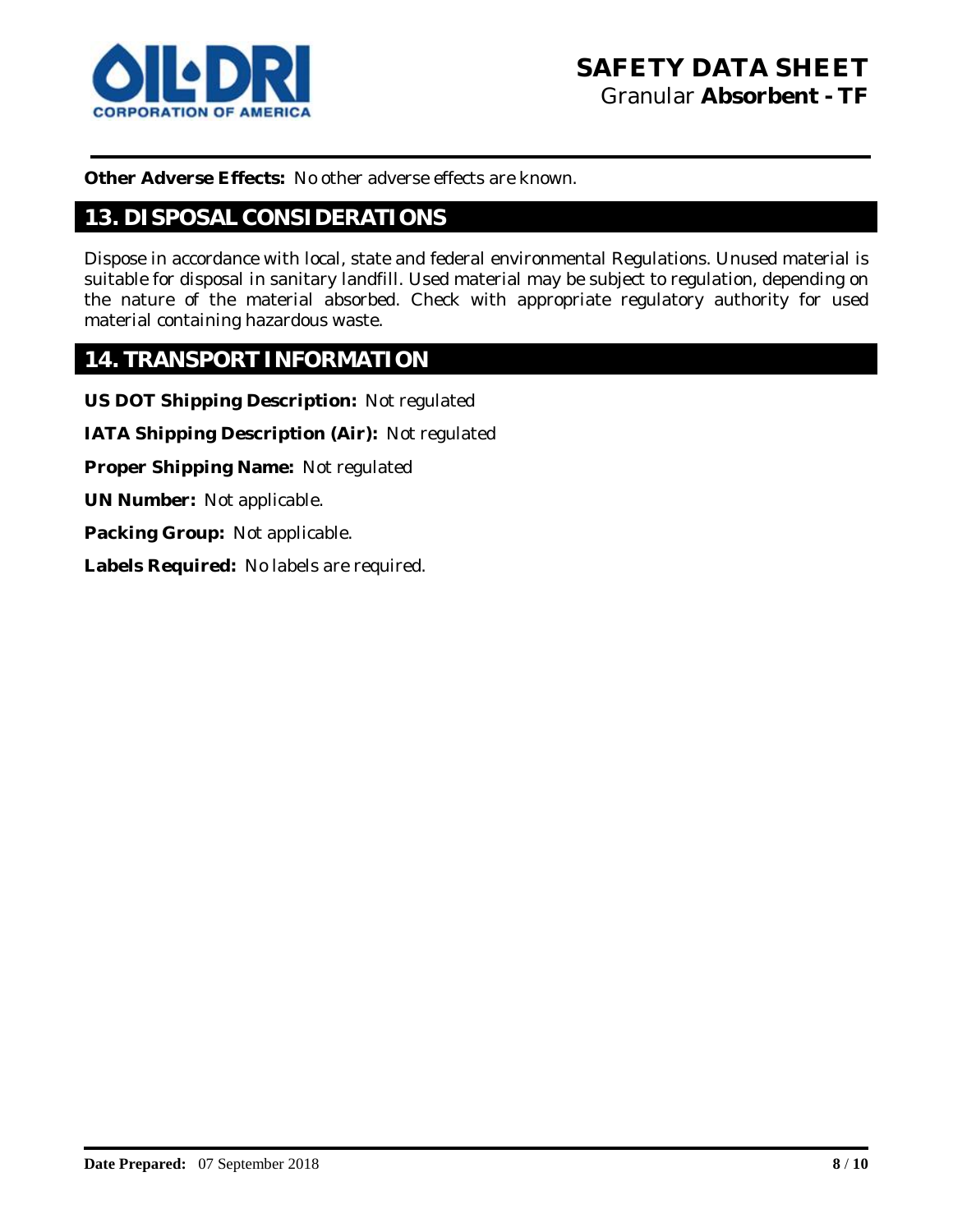

# **15. REGULATORY INFORMATION**

**US Regulations**

**SARA 311/312 Hazard Categories:** Chronic Health

**SARA 313 This Product Contains the Following Chemicals Subject to Annual Release Reporting Requirements Under the SARA Section 313 (40 CFR 372):** No SARA 313 chemicals.

**SARA 302 Listed Chemicals:** No SARA 302 chemicals.

**CERCLA:** This product is not subject to CERCLA release reporting. Many states have more stringent reporting requirements. Report releases as required by local and state regulations.

**California Proposition 65:** This product contains respirable crystalline silica which is known to the State of California to cause cancer.

**EPA Toxic Substances Control Act (TSCA):** All of the components of this product are listed on the TSCA Inventory or exempted from TSCA.

**International Regulations:**

**EU REACH:** Contact Oil Dri for information on REACH status.

**Japan MITI:** No Japan MITI data available.

**AICS:** No AICS data available.